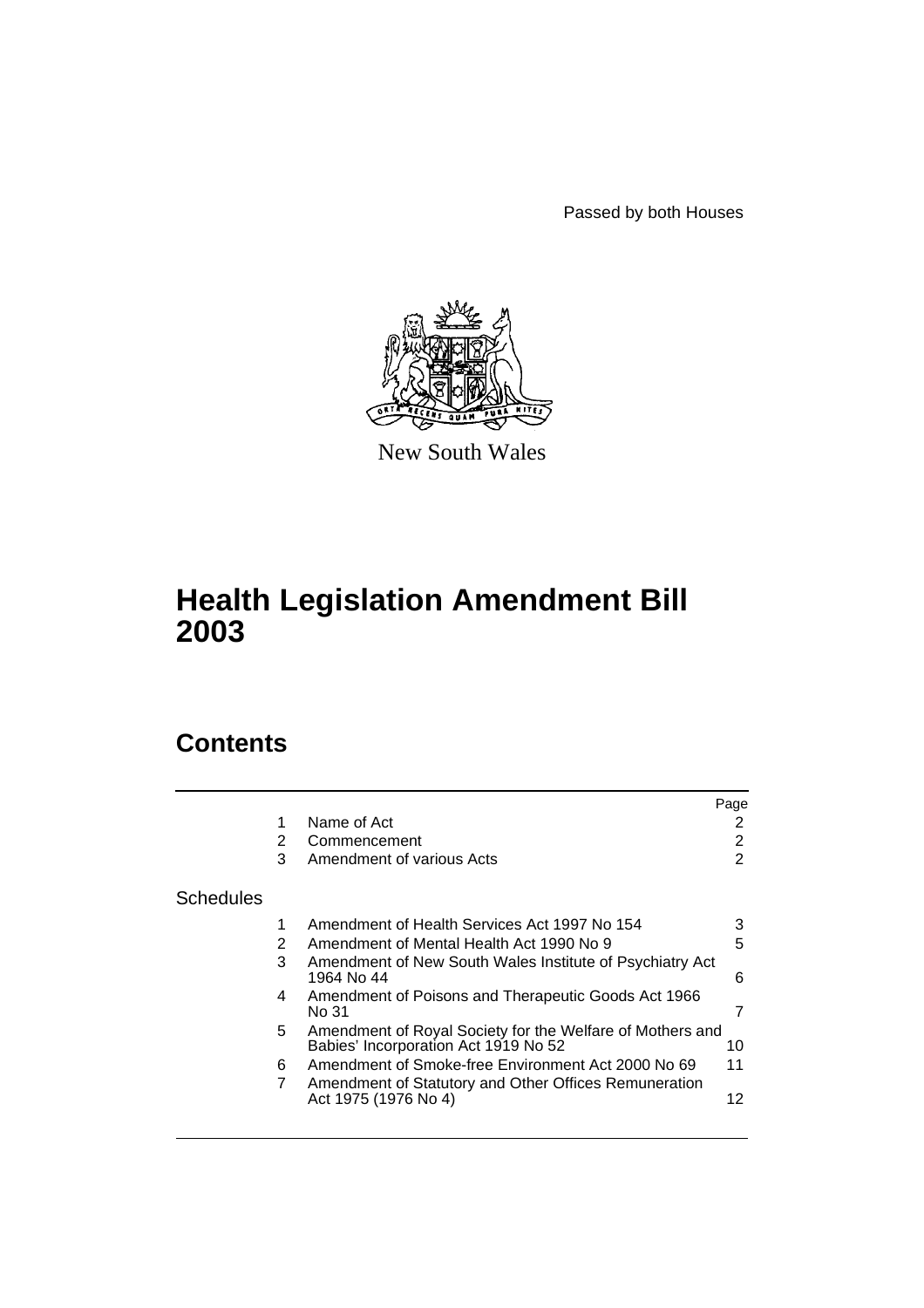*I certify that this PUBLIC BILL, which originated in the LEGISLATIVE ASSEMBLY, has finally passed the LEGISLATIVE COUNCIL and the LEGISLATIVE ASSEMBLY of NEW SOUTH WALES.*

> *Clerk of the Legislative Assembly. Legislative Assembly, Sydney, , 2003*



New South Wales

# **Health Legislation Amendment Bill 2003**

Act No , 2003

An Act to make miscellaneous amendments to various Acts relating to health and associated matters; and for other purposes.

*I have examined this Bill, and find it to correspond in all respects with the Bill as finally passed by both Houses.*

*Chairman of Committees of the Legislative Assembly.*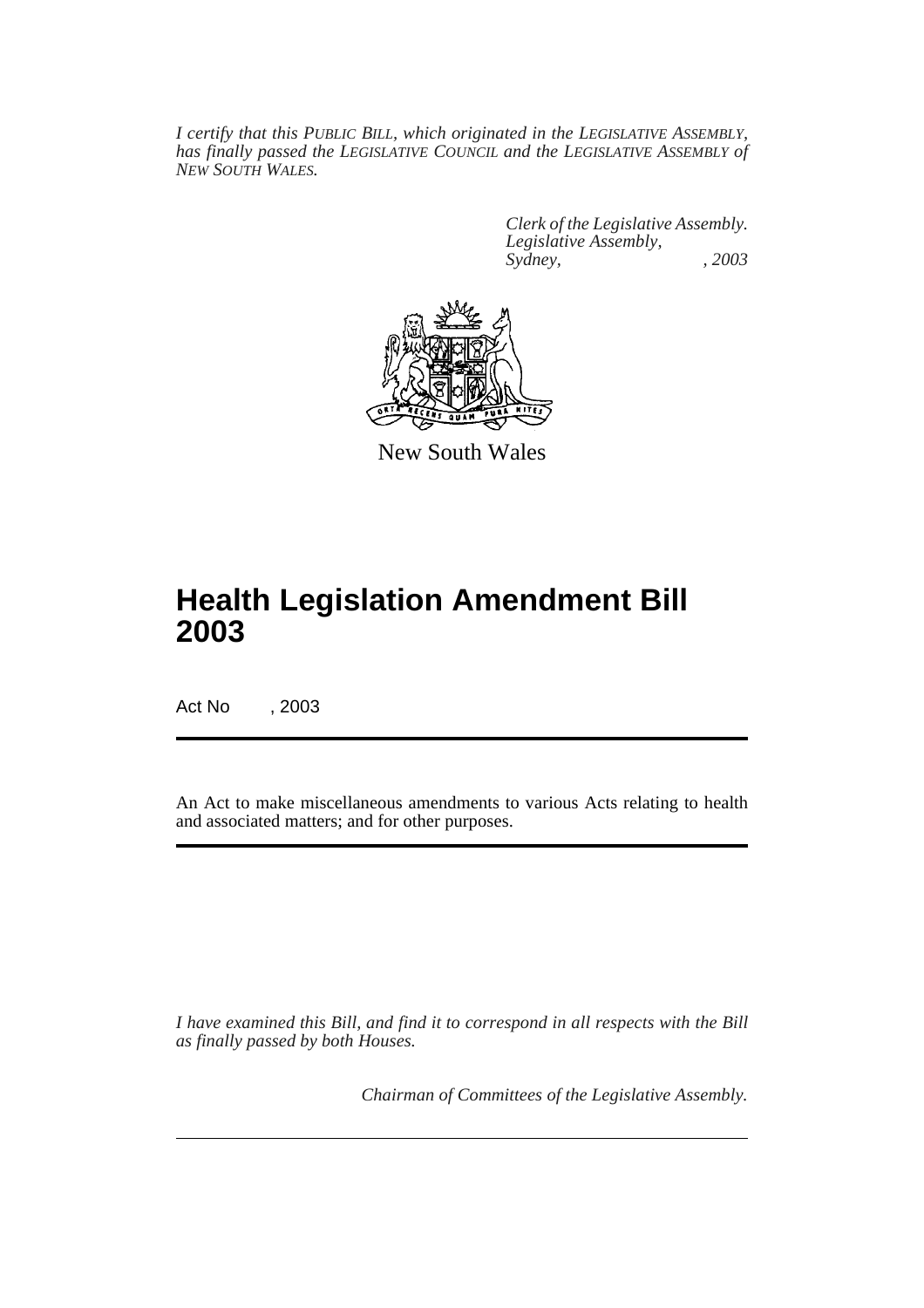#### **The Legislature of New South Wales enacts:**

#### **1 Name of Act**

This Act is the *Health Legislation Amendment Act 2003*.

#### **2 Commencement**

This Act commences on a day or days to be appointed by proclamation.

#### **3 Amendment of various Acts**

Each Act specified in Schedules 1–7 is amended as set out in those Schedules.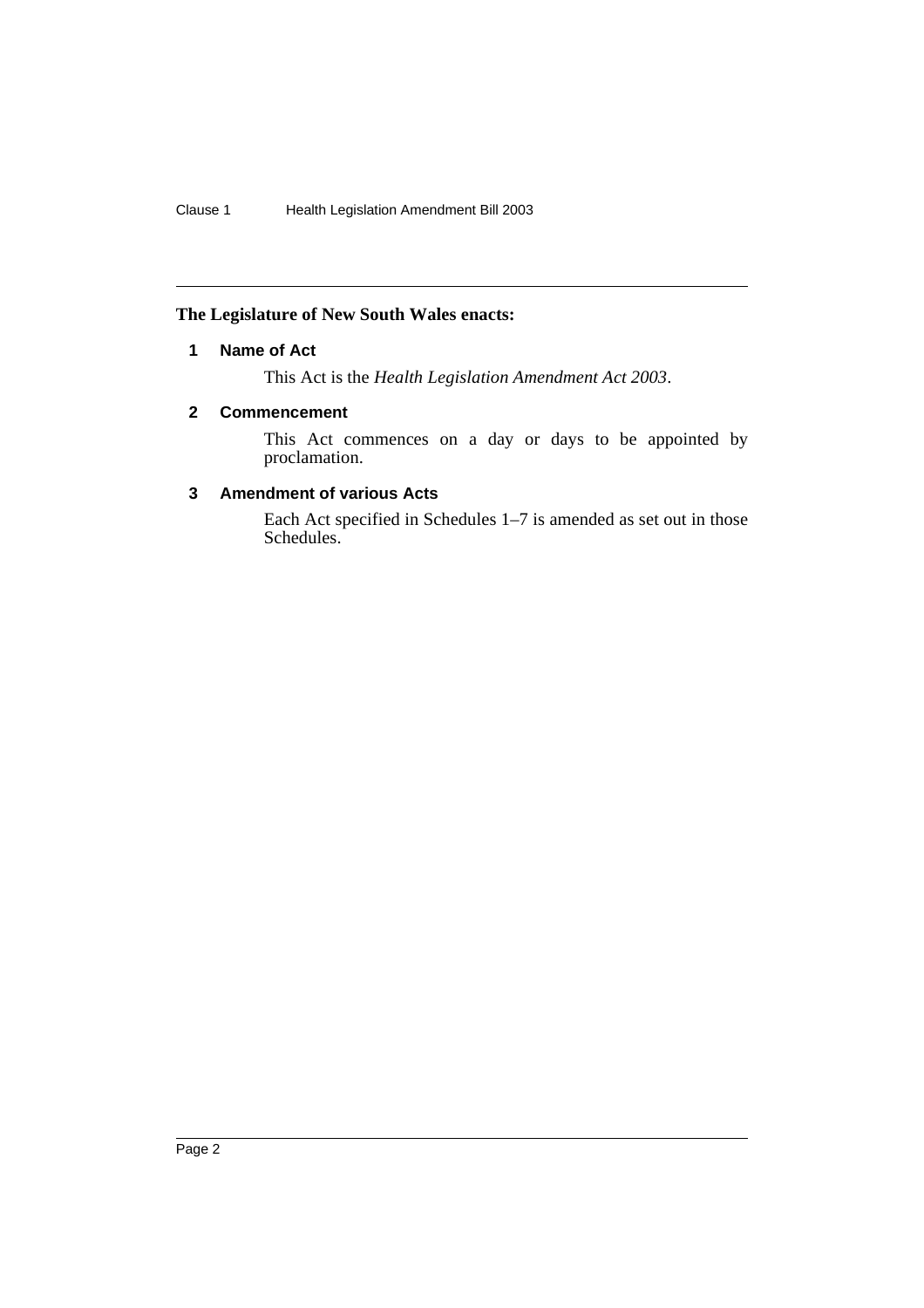Amendment of Health Services Act 1997 No 154 Schedule 1

## **Schedule 1 Amendment of Health Services Act 1997 No 154**

(Section 3)

#### **[1] Section 49 Membership of health corporation board**

Omit section 49 (2). Insert instead:

(2) Of the persons appointed by the Minister, 1 is to be a person elected or, in the case of a statutory health corporation that has fewer than 50 employees, elected or appointed, in the manner prescribed by clause 2 of Schedule  $\overline{5}$  or regulations made under that clause.

#### **[2] Section 85 When can medical practitioners elect to provide their services through their practice companies?**

Omit section 85 (2). Insert instead:

- (2) However, no such election may be made unless the medical practitioner's practice company:
	- (a) carries public liability insurance to a level approved by the Director-General from time to time, and
	- (b) carries medical indemnity insurance.
- (3) Subsection (2) (b) does not apply to the extent that the medical practitioner's practice company is exempt under section 19 (4) of the *Health Care Liability Act 2001* from the requirement to be covered by approved professional indemnity insurance in respect of medical services to be provided under the relevant service contract.
- (4) In this section:

*medical indemnity insurance* means approved professional indemnity insurance within the meaning of the *Health Care Liability Act 2001*.

#### **[3] Schedule 5 Provisions relating to members and procedure of area health boards and health corporation boards**

Insert "(other than an elected staff member appointed under subclause  $(11)$ )" after "office of an elected staff member" in clause 2 (9).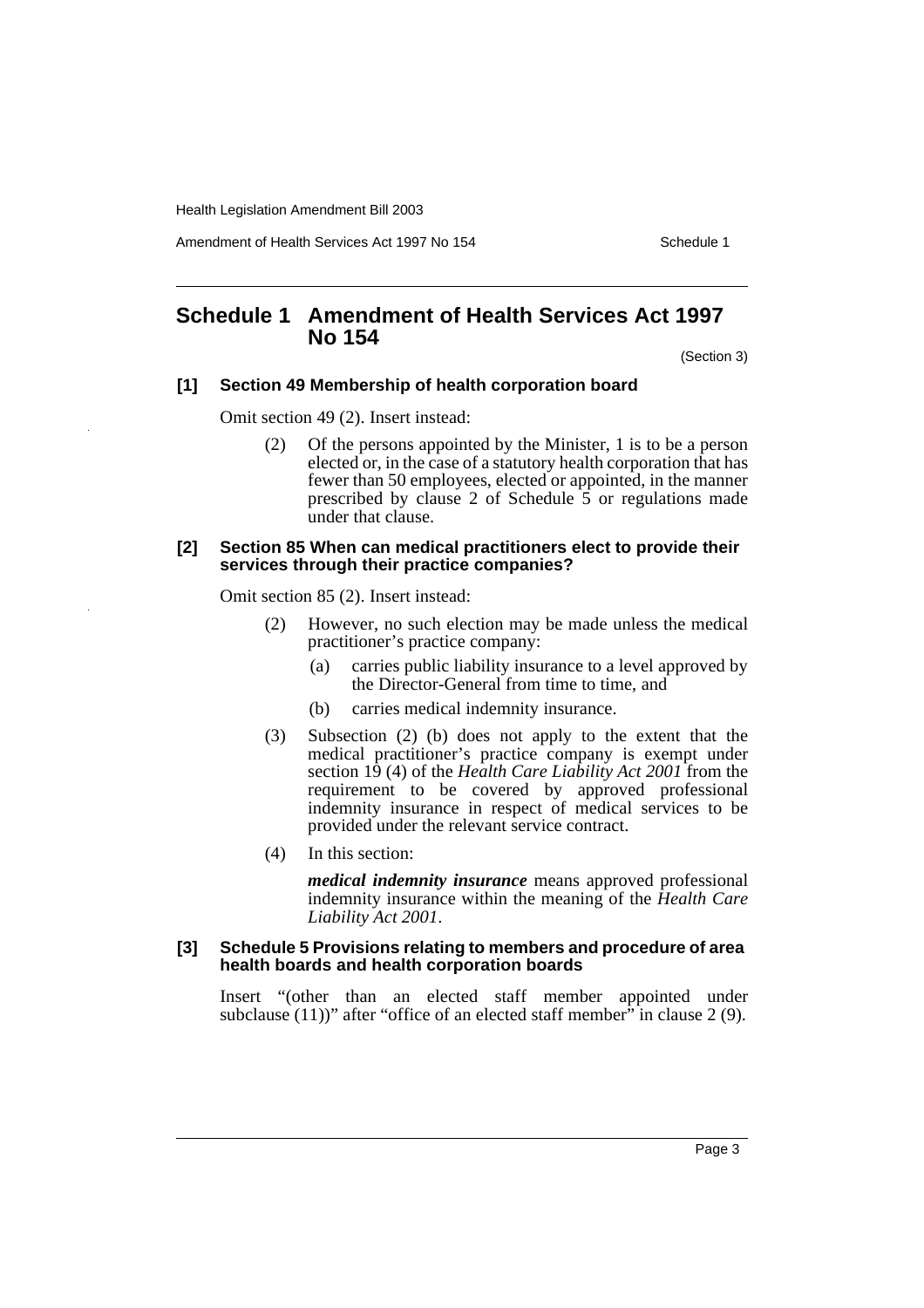Schedule 1 Amendment of Health Services Act 1997 No 154

#### **[4] Schedule 5, clause 2**

Insert after clause 2 (10):

- (11) If a statutory health corporation has fewer than 50 employees:
	- (a) the Minister may direct that an election for an appointed staff member of the Board for the corporation not be held and the Minister may appoint any person to be an appointed member, and
	- (b) that person is, on being appointed, taken to be a person elected in the manner prescribed by the regulations made under this clause.
- (12) If a vacancy occurs in the office of a member appointed under subclause (11) otherwise than by reason of the expiration of the period for which the member was appointed:
	- (a) the Minister may appoint any person to hold, subject to this Schedule, the office for a term commencing on the date of appointment or a later date specified in the relevant instrument of appointment and ending on the commencement of the term of office of the next member elected or appointed under this clause, and
	- (b) the person is, on being so appointed, taken to be a person elected in the manner prescribed by the regulations made under this clause.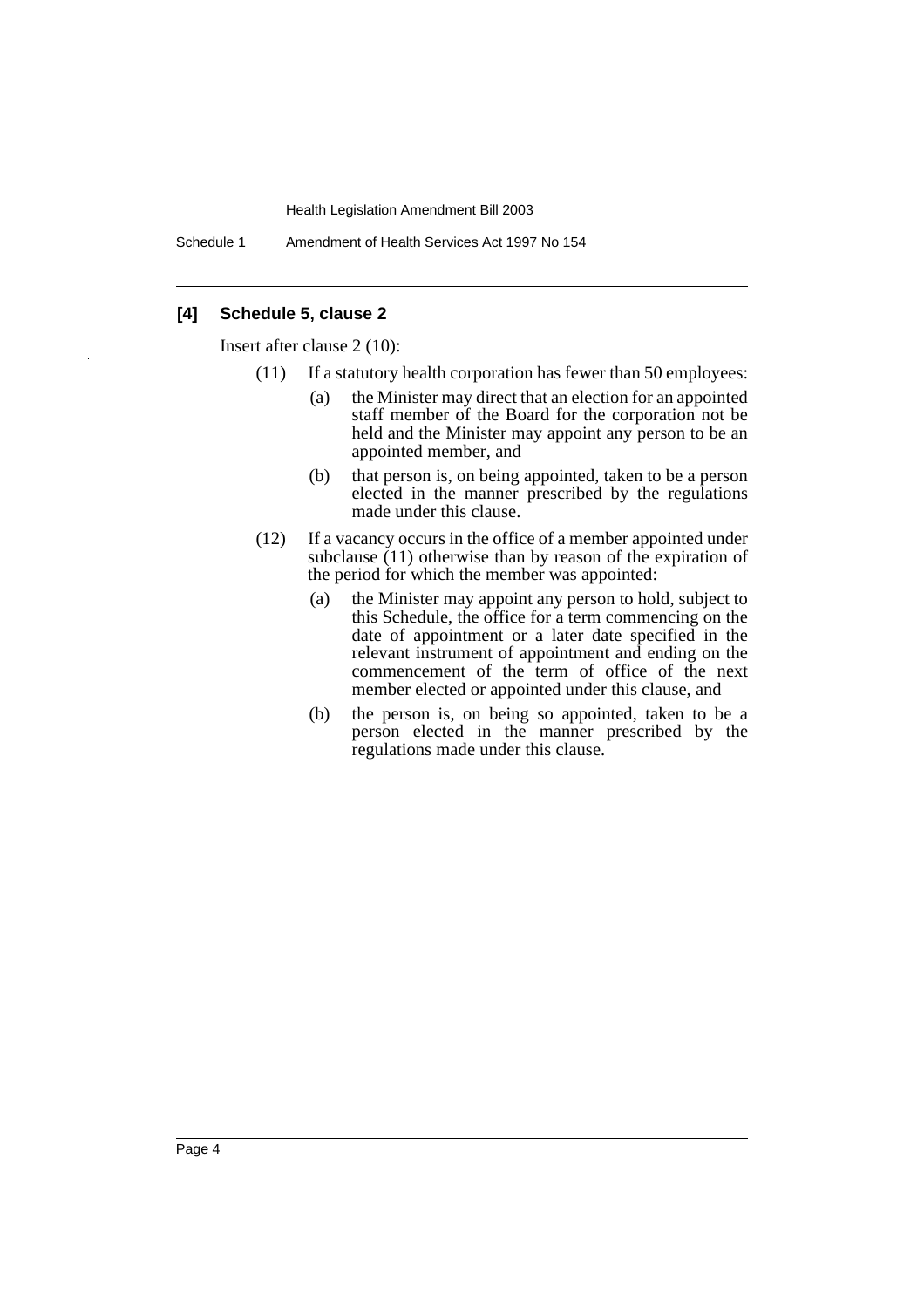Amendment of Mental Health Act 1990 No 9 Schedule 2

## **Schedule 2 Amendment of Mental Health Act 1990 No 9**

(Section 3)

#### **[1] Section 252 Constitution of the Tribunal**

Insert "or part-time" after "full-time" in section 252 (2) (b).

#### **[2] Section 252A**

Insert after section 252:

#### **252A Part-time arrangements**

A Deputy President, although not appointed on a part-time basis, may, by agreement in writing entered into with the President, exercise the functions of Deputy President on a part-time basis.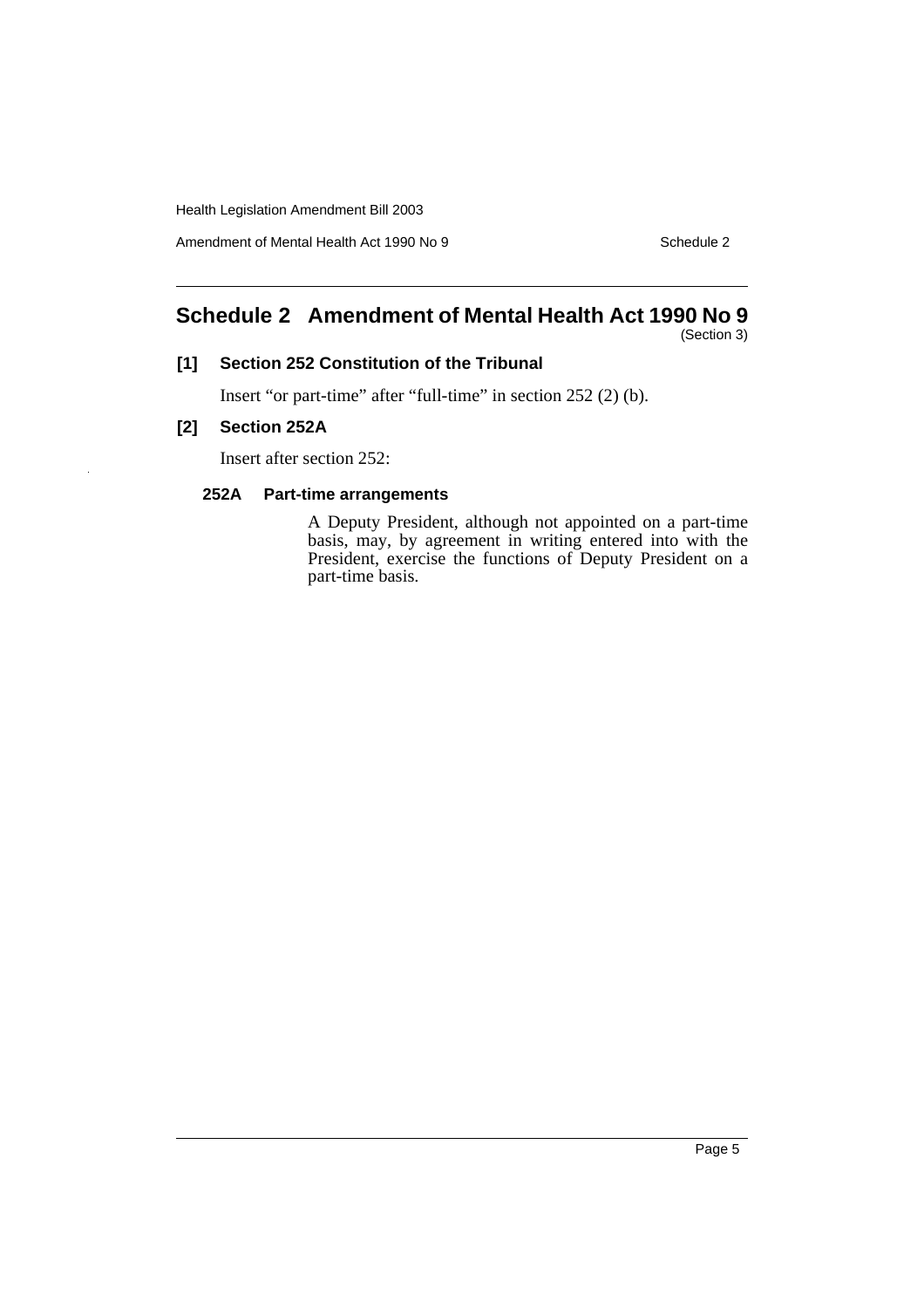Schedule 3 Amendment of New South Wales Institute of Psychiatry Act 1964 No 44

## **Schedule 3 Amendment of New South Wales Institute of Psychiatry Act 1964 No 44**

(Section 3)

#### **[1] Section 4 Objects of the Institute**

Insert after section 4 (2):

(2A) Without limiting subsection (2), the Institute may charge such fees as are reasonable in respect of the programmes of training conducted by the Institute.

#### **[2] Section 22**

Insert after section 21:

#### **22 Recovery of fees**

Any fee due or payable to the Institute may be recovered by the Institute as a debt in a court of competent jurisdiction.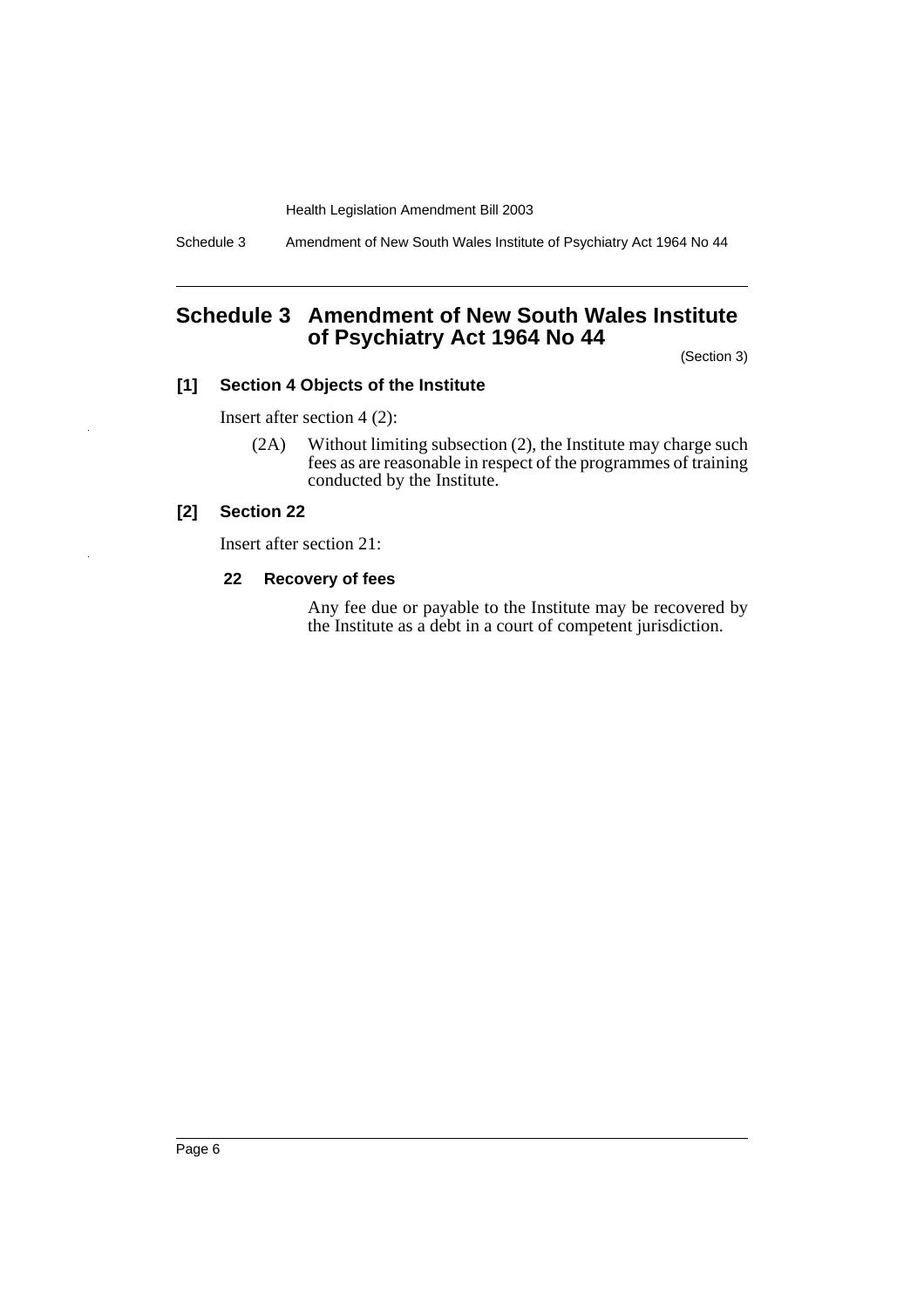Amendment of Poisons and Therapeutic Goods Act 1966 No 31 Schedule 4

## **Schedule 4 Amendment of Poisons and Therapeutic Goods Act 1966 No 31**

(Section 3)

#### **[1] Section 16 Offences relating to prescribed restricted substances**

Omit the matter relating to the maximum penalty from section 16 (1).

Insert instead:

Maximum penalty:

- (a) for an offence relating to a prescribed restricted substance that is an anabolic or androgenic steroidal agent, 20 penalty units or imprisonment for 2 years, or both, and
- (b) for an offence relating to a prescribed restricted substance other than an anabolic or androgenic steroidal agent, 20 penalty units or imprisonment for 6 months, or both.

#### **[2] Section 28A Approval of prescribers of drugs of addiction**

Omit "for the purposes of section 29 (2) (b)" from section 28A (1).

#### **[3] Section 28A (7)**

Insert "or before referring the matter to the Medical Committee for a recommendation if the circumstances are sufficiently urgent to require immediate action" after "subsection (6)".

#### **[4] Section 28A (10)**

Insert after section 28A (9):

(10) For the purposes of subsection (7), the circumstances are sufficiently urgent to require immediate action with respect to a medical practitioner's approval if the Director-General is of the opinion that the action is necessary for the purpose of protecting the life, or the physical or mental health, of the medical practitioner or any other person (whether or not any other such person is identifiable).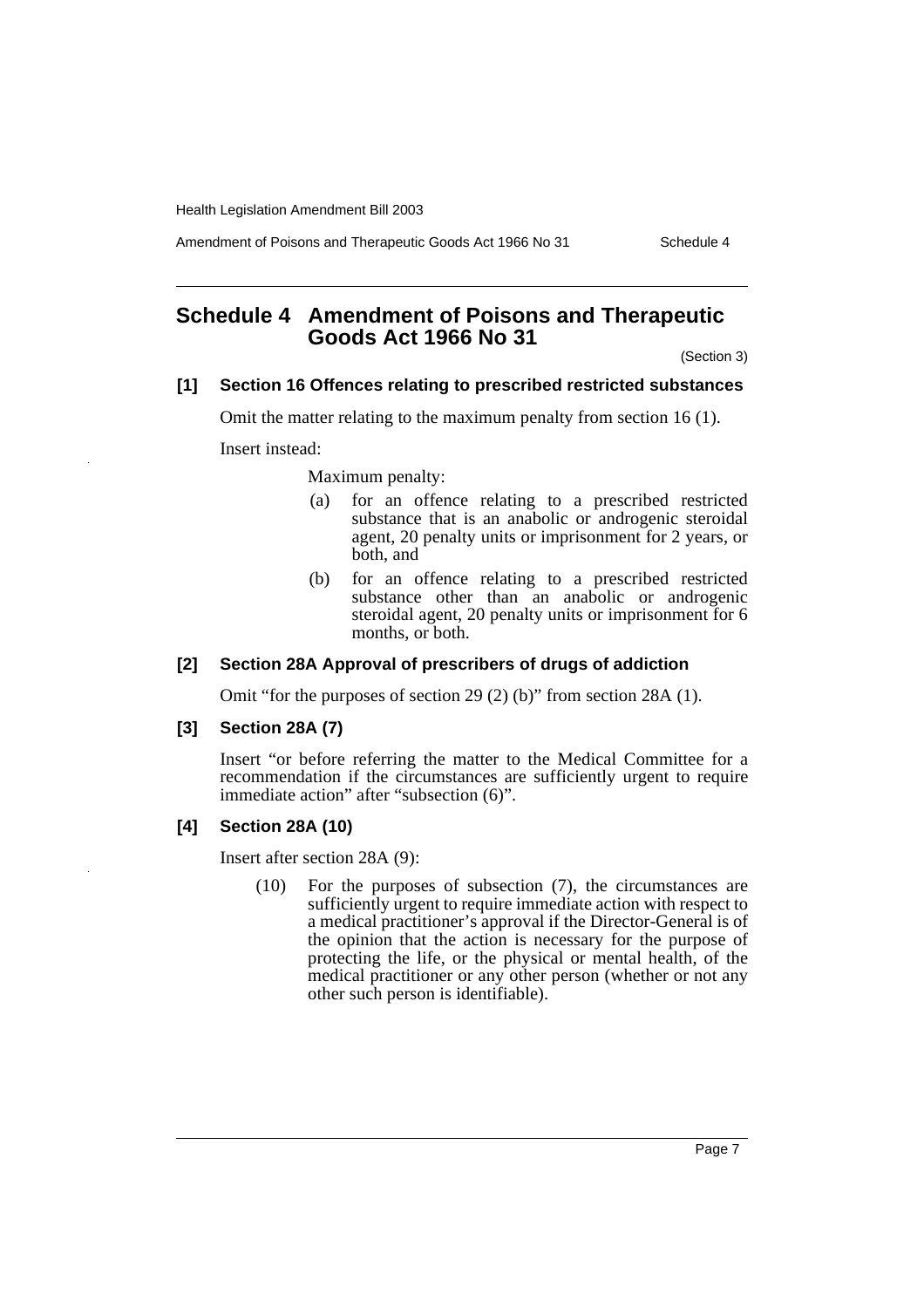Schedule 4 Amendment of Poisons and Therapeutic Goods Act 1966 No 31

#### **[5] Section 29 Director-General may authorise prescription or supply of drugs of addiction**

Omit section 29 (1). Insert instead:

(1) An application for the authority of the Director-General referred to in section 28 is to be in a form approved by the Director-General.

#### **[6] Section 29 (5) (a)**

Omit "quantity". Insert instead "maximum quantity".

#### **[7] Section 29 (5) (d)**

Omit the paragraph. Insert instead:

(d) is to be in a form approved by the Director-General.

#### **[8] Section 29 (6)**

Insert "or by electronic communication" after "in writing".

#### **[9] Section 30AA**

Insert after section 30:

#### **30AA Power of Medical Committee to obtain information**

- (1) This section applies if:
	- (a) under section 28A (8) the Director-General refers an approval to the Medical Committee for review, and
	- (b) the review of the approval is with respect to a possible contravention of this Act or the regulations, or a failure to comply with any conditions to which the approval is subject.
- (2) For the purposes of conducting the review and preparing its report and the recommendation, the Medical Committee may require the Health Care Complaints Commission or New South Wales Medical Board to provide the Medical Committee with any information in the Commission's or Board's possession that is relevant to the Medical Committee's review.
- (3) A requirement made by the Medical Committee under this section must be made in writing.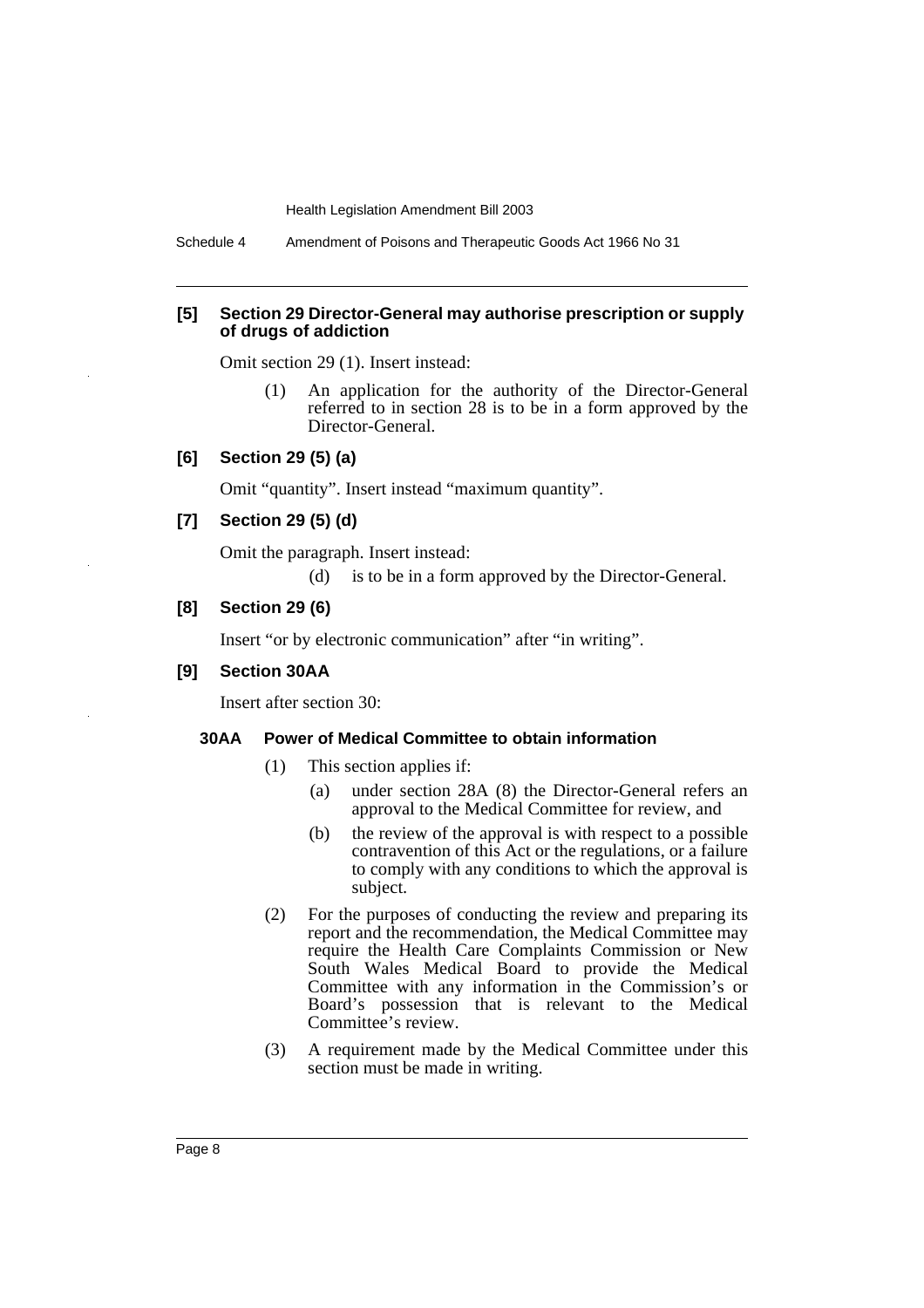- Amendment of Poisons and Therapeutic Goods Act 1966 No 31 Schedule 4
	- (4) The Health Care Complaints Commission or New South Wales Medical Board must comply with any reasonable requirement given to the Commission or Board under this section.
	- (5) This section applies despite any provision of:
		- (a) the *Health Care Complaints Act 1993*, or
		- (b) the *Medical Practice Act 1992*, including section 190B of that Act.

#### **[10] Section 43 Powers of entry and seizure**

Insert ", or any condition of an approval, authority or licence given or issued for the purposes of this Act or the regulations," after "regulations" where firstly occurring in section 43 (2).

#### **[11] Section 43 (2) (h)**

Insert ", or a condition of an approval, authority or licence given or issued for the purposes of this Act or the regulations," after "regulations".

## **[12] Section 43 (2) (i) and (j)**

Insert after section 43 (2) (h):

- (i) examine any records (including prescriptions), that may be relevant to investigating or auditing compliance with an approval given, or authority or licence issued, for the purposes of Part 4 or with respect to a prescribed restricted substance,
- (j) remove any records referred to in paragraph (i).

## **[13] Section 43 (8), definition of "prescribed restricted substance"**

Insert in alphabetical order:

*prescribed restricted substance* means a substance listed in Appendix D to the *Poisons and Therapeutic Goods Regulation 2002*.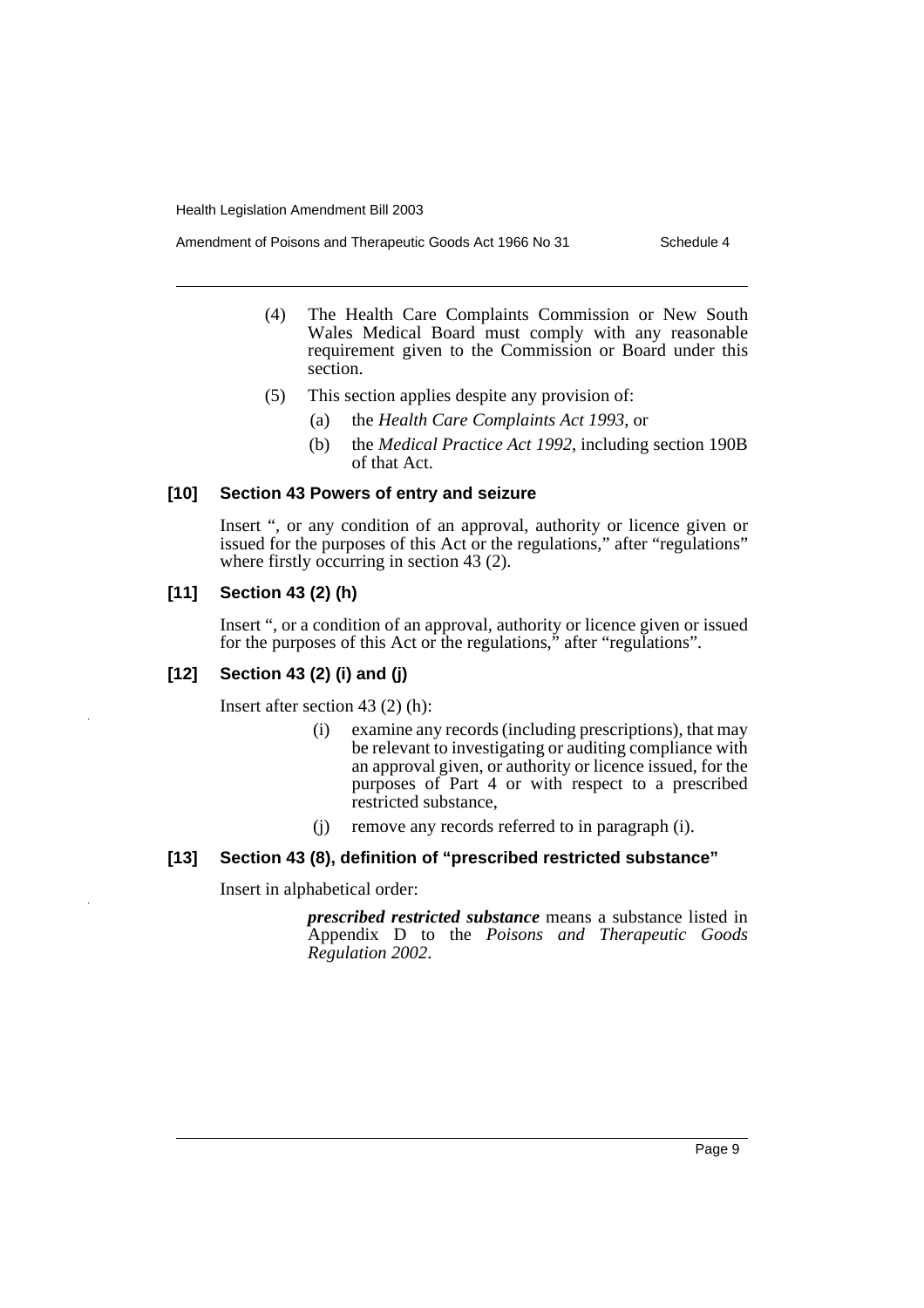Schedule 5 Amendment of Royal Society for the Welfare of Mothers and Babies' Incorporation Act 1919 No 52

## **Schedule 5 Amendment of Royal Society for the Welfare of Mothers and Babies' Incorporation Act 1919 No 52**

(Section 3)

#### **[1] Section 11 By-laws and rules**

Omit all the words from "It" to "particular:" from section 11 (1).

Insert instead "The body corporate may make by-laws and rules, not inconsistent with this Act, for or with respect to any matter that by this Act is required or permitted to be prescribed and, in particular, for or with respect to the following:".

#### **[2] Section 11 (1) (a) and (b)**

Omit "as to" wherever occurring.

#### **[3] Section 11 (2) (iii)**

Omit the paragraph.

#### **[4] Section 11 (4)**

Insert after section 11 (3):

(4) A by-law or rule made by the Governor and in force immediately before the commencement of Schedule 5 [1] to the *Health Legislation Amendment Act 2003* continues in force after that commencement as if the by-law or rule had been made by the body corporate.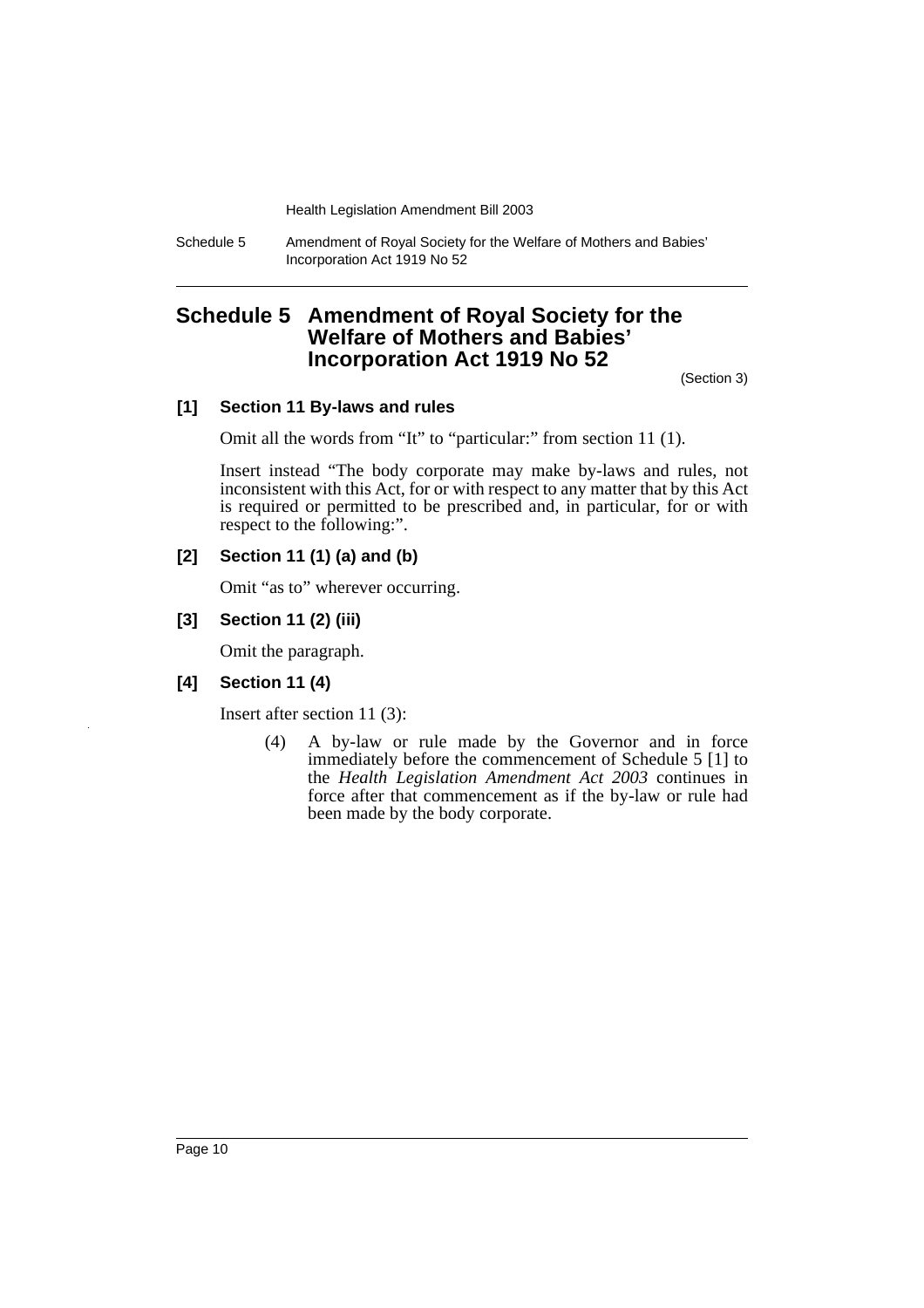Amendment of Smoke-free Environment Act 2000 No 69 Schedule 6

## **Schedule 6 Amendment of Smoke-free Environment Act 2000 No 69**

(Section 3)

#### **[1] Section 11 Exempt premises**

Omit section 11 (1) (d). Insert instead:

(d) any part of the premises of a casino or casino environs that is used solely for the purposes of gaming machines or solely for the purposes of a bar (whether or not such gaming machines are situated in the bar area),

#### **[2] Section 11 (3)**

Insert after section 11 (2):

(3) In this section:

*casino* has the same meaning as in the *Casino Control Act 1992*.

*casino environs* means the whole or a specified part of premises the subject of an order under section 89 (3) of the *Casino Control Act 1992*.

*gaming machine* has the same meaning as in the *Casino Control Act 1992*.